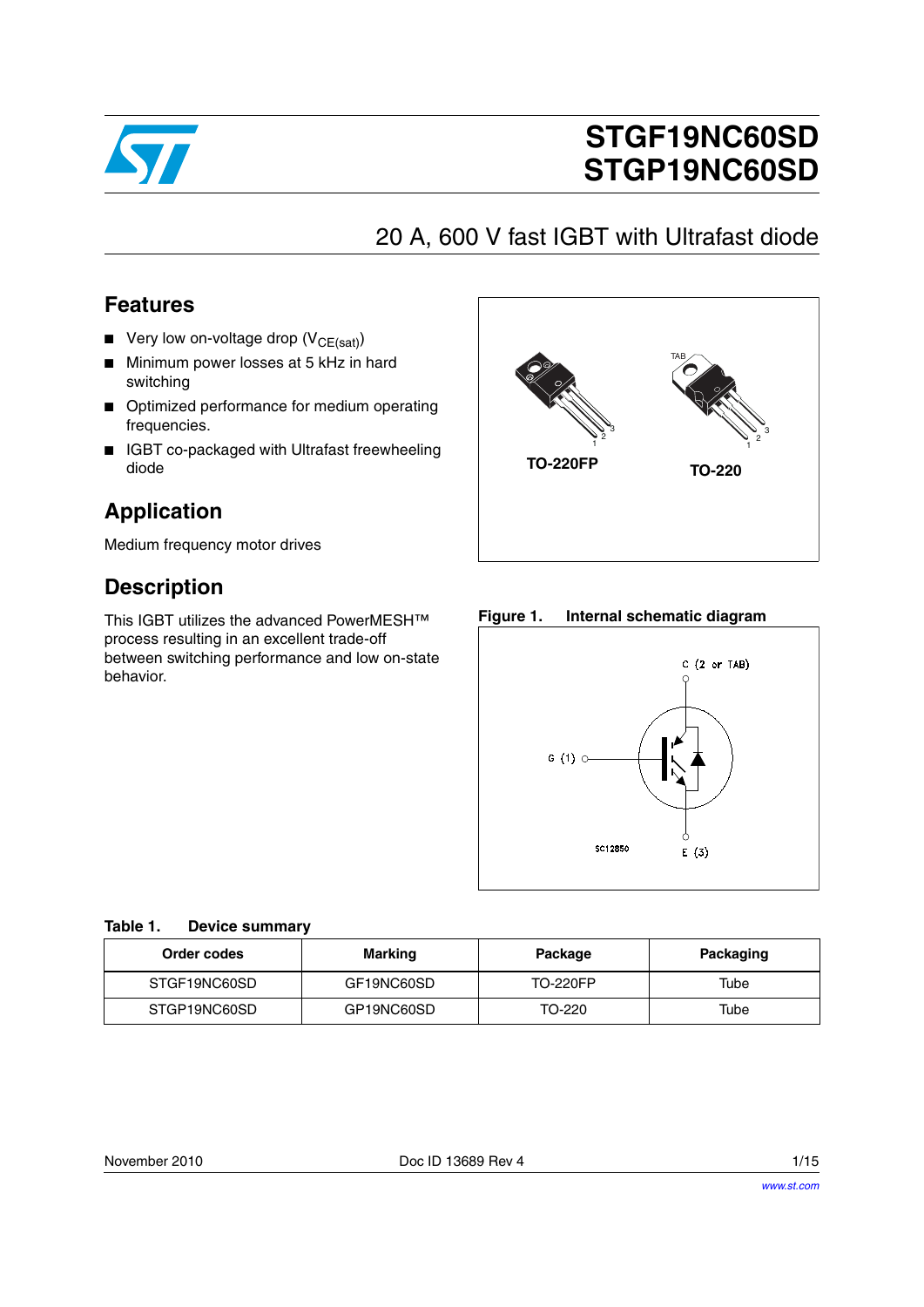# **Contents**

| 1              |                                                                                                                                                                                                                                |
|----------------|--------------------------------------------------------------------------------------------------------------------------------------------------------------------------------------------------------------------------------|
| $\overline{2}$ |                                                                                                                                                                                                                                |
|                |                                                                                                                                                                                                                                |
|                | $2.2^{\circ}$                                                                                                                                                                                                                  |
| 3              | Test circuits (a) respectively and the respectively contained a respectively and the respectively and the respectively and the respectively and the respectively and the respectively and respectively and respectively and re |
| $\overline{4}$ |                                                                                                                                                                                                                                |
| 5              |                                                                                                                                                                                                                                |

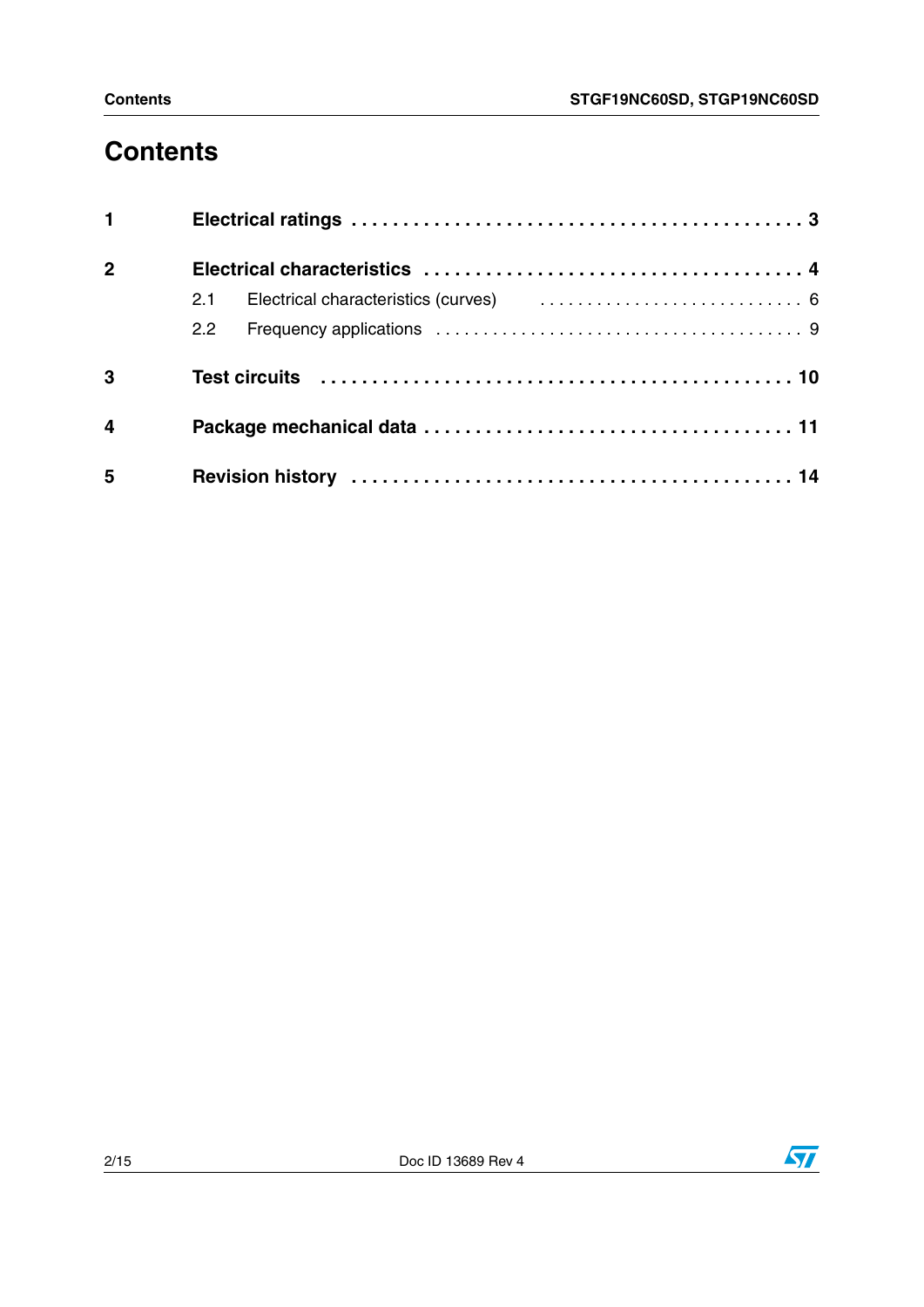# <span id="page-2-0"></span>**1 Electrical ratings**

|                         | <b>Parameter</b>                                                                                            | <b>Value</b>  | <b>Unit</b>     |    |  |
|-------------------------|-------------------------------------------------------------------------------------------------------------|---------------|-----------------|----|--|
| Symbol                  |                                                                                                             | <b>TO-220</b> | <b>TO-220FP</b> |    |  |
| $V_{CES}$               | Collector-emitter voltage ( $V_{GF} = 0$ )                                                                  | 600           |                 | v  |  |
| $I_C^{(1)}$             | Continuous collector current at $T_C = 25^{\circ}C$                                                         | 40            | 17              | A  |  |
| $I_C^{(1)}$             | Continuous collector current at $T_C = 100^{\circ}C$                                                        | 11            | A               |    |  |
| $I_{CP}$ <sup>(2)</sup> | Pulsed collector current<br>80                                                                              |               |                 | A  |  |
| $I_{CL}$ (3)            | Turn-off latching current                                                                                   | 80            | A               |    |  |
| ΙF                      | Diode RMS forward current at $Tc = 25^{\circ}C$                                                             | 20            | A               |    |  |
| $I_{FSM}$               | Surge non repetitive forward current<br>$t_p = 10$ ms sinusoidal                                            | 50            | A               |    |  |
| $V_{GE}$                | Gate-emitter voltage                                                                                        |               | ±20             |    |  |
| V <sub>ISO</sub>        | Insulation withstand voltage (RMS) from all<br>three leads to external heat sink<br>$(t = 1 s; Tc = 25 °C)$ | 2500          |                 | V  |  |
| $P_{TOT}$               | Total dissipation at $T_C = 25^{\circ}C$                                                                    | 130           | w               |    |  |
| $T_i$                   | Operating junction temperature                                                                              | $-55$ to 150  |                 | °C |  |

| Table 2. | Absolute maximum ratings |  |
|----------|--------------------------|--|
|----------|--------------------------|--|

1. Calculated according to the iterative formula

$$
I_C(T_C) = \frac{T_{j(max)} - T_C}{R_{thj-c} \times V_{CE(sat)(max)}(T_{j(max)}, \ I_C(T_C))}
$$

2. Pulse width limited by maximum junction temperature and turn-off within RBSOA

3. Vclamp = 80% of V<sub>CES</sub>, T<sub>j</sub> = 150 °C, R<sub>G</sub>=10 Ω, V<sub>GE</sub>=15 V

| Symbol               | <b>Parameter</b>                       | <b>Value</b>  | Unit            |               |
|----------------------|----------------------------------------|---------------|-----------------|---------------|
|                      |                                        | <b>TO-220</b> | <b>TO-220FP</b> |               |
|                      | Thermal resistance junction-case IGBT  | 0.96          | 3.9             | $\degree$ C/W |
| $R_{\mathsf{thj-c}}$ | Thermal resistance junction-case diode | 3             | 5.5             | $\degree$ C/W |
| $R_{thi}$ -a         | Thermal resistance junction-ambient    |               | 62.5            |               |

#### **Table 3. Thermal data**

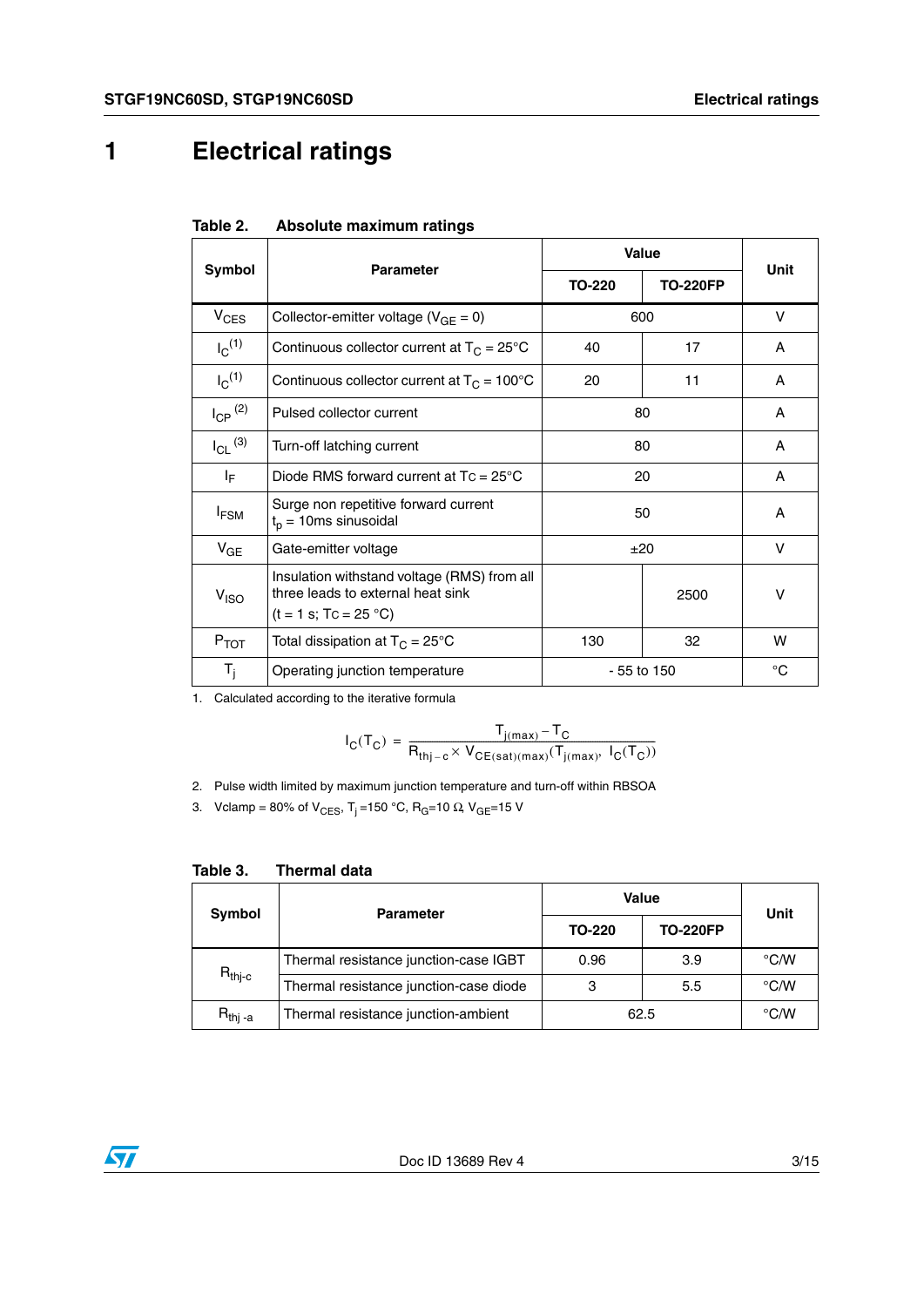# <span id="page-3-0"></span>**2 Electrical characteristics**

 $(T<sub>i</sub> = 25°C$  unless otherwise specified)

<span id="page-3-1"></span>

| Table 4. | <b>Static</b> |
|----------|---------------|
|----------|---------------|

| Symbol           | <b>Parameter</b>                                         | <b>Test conditions</b>                                                                     | Min. | Typ.         | Max.     | Unit        |
|------------------|----------------------------------------------------------|--------------------------------------------------------------------------------------------|------|--------------|----------|-------------|
| $V_{(BR)CES}$    | Collector-emitter<br>breakdown voltage<br>$(V_{GF} = 0)$ | $I_{C}$ = 1mA                                                                              | 600  |              |          | v           |
| $V_{CE(sat)}$    | Collector-emitter saturation<br>voltage                  | $V_{GF}$ = 15V, $I_{C}$ = 12A<br>$V_{GE}$ = 15V, I <sub>C</sub> =12A,T <sub>i</sub> =125°C |      | 1.55<br>1.35 | 1.9      | v<br>$\vee$ |
| $V_{GE(th)}$     | Gate threshold voltage                                   | $V_{CF} = V_{GF}$ , $I_{C} = 250 \mu A$                                                    | 4.2  |              | 6.2      | V           |
| $I_{CES}$        | Collector cut-off current<br>$(V_{GF} = 0)$              | $V_{CF}$ = 600 V<br>$V_{CE}$ = 600 V, T <sub>i</sub> = 125°C                               |      |              | 150<br>1 | μA<br>mA    |
| $I_{\text{GES}}$ | Gate-emitter leakage<br>current ( $V_{CF} = 0$ )         | $V_{GF} = \pm 20V$ , $V_{CE} = 0$                                                          |      |              | ±100     | nA          |
| $g_{fs}$         | Forward transconductance                                 | $V_{CE} = 15V I_{C} = 12A$                                                                 |      | 10           |          | S           |

### **Table 5. Dynamic**

| Symbol                                            | <b>Parameter</b>                                                           | <b>Test conditions</b>                                        | Min. | Typ.                | Max. | <b>Unit</b>    |
|---------------------------------------------------|----------------------------------------------------------------------------|---------------------------------------------------------------|------|---------------------|------|----------------|
| $C_{\text{ies}}$<br>$C_{\text{oes}}$<br>$C_{res}$ | Input capacitance<br>Output capacitance<br>Reverse transfer<br>capacitance | $V_{CE} = 25V, f = 1MHz,$<br>$V_{GF} = 0$                     |      | 1190<br>135<br>28.5 |      | pF<br>pF<br>pF |
| $\mathsf{Q}_{\mathsf{g}}$<br>$Q_{ge}$<br>$Q_{gc}$ | Total gate charge<br>Gate-emitter charge<br>Gate-collector charge          | $V_{CE}$ = 480V, $I_C$ = 12A,<br>$V_{GE}$ = 15V,<br>Figure 20 |      | 54.5<br>8.7<br>25.8 |      | nC<br>nC<br>nC |

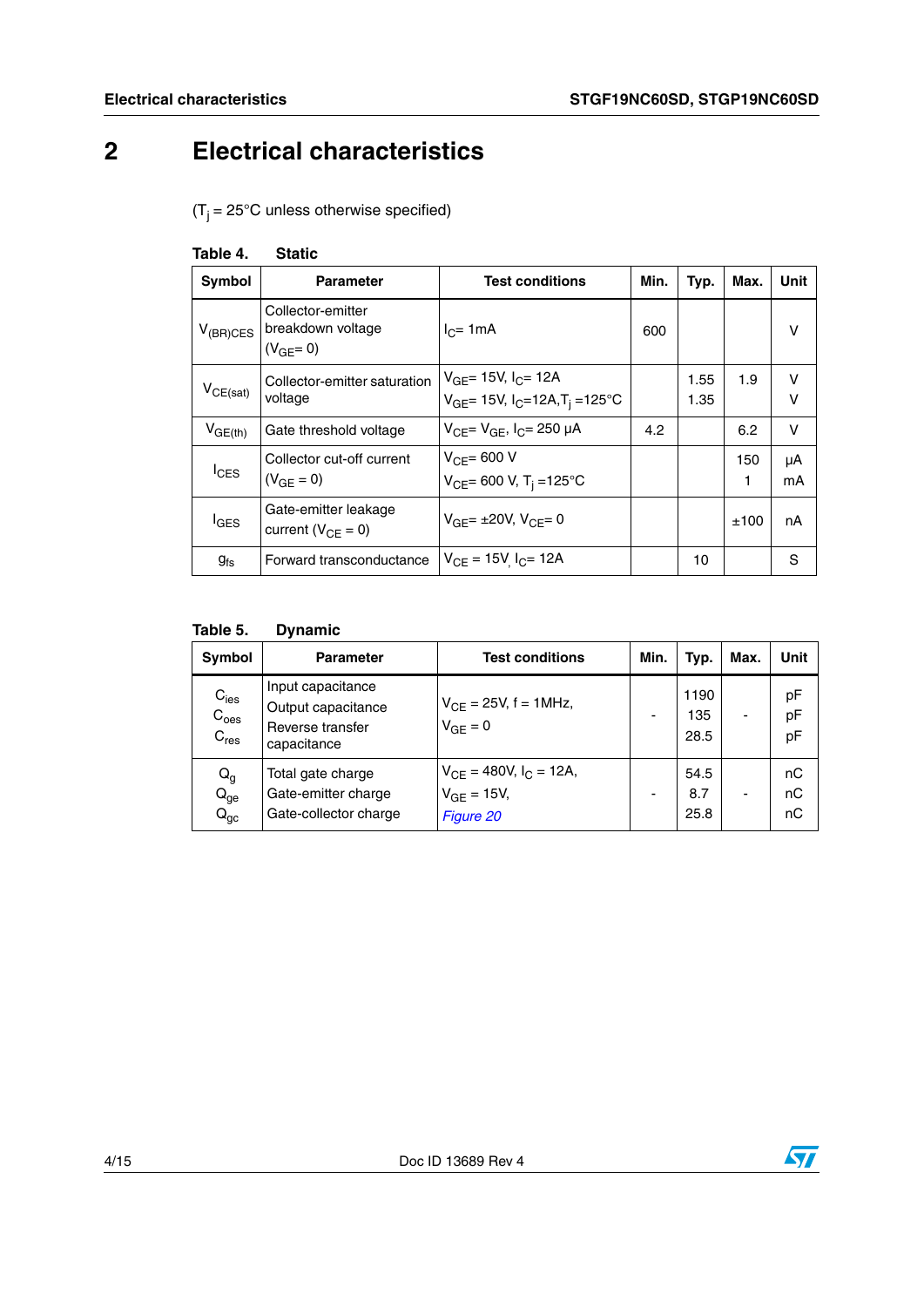| Symbol                                           | <b>Parameter</b>                                                  | <b>Test conditions</b>                                                                                                    | Min.                     | Typ.                | Max. | Unit                  |
|--------------------------------------------------|-------------------------------------------------------------------|---------------------------------------------------------------------------------------------------------------------------|--------------------------|---------------------|------|-----------------------|
| $t_{d(on)}$<br>t,<br>(di/dt)on                   | Turn-on delay time<br>Current rise time<br>Turn-on current slope  | $V_{CC}$ = 480V, $I_C$ = 12A<br>$R_G$ = 10 $\Omega$ V <sub>GF</sub> = 15V,<br>Figure 21                                   | $\overline{\phantom{a}}$ | 17.5<br>6.2<br>1870 |      | ns<br>ns<br>$A/\mu s$ |
| $t_{d(on)}$<br>t,<br>(di/dt)on                   | Turn-on delay time<br>Current rise time<br>Turn-on current slope  | $V_{\text{CC}} = 480V, I_{\text{C}} = 12A$<br>$RG = 10\Omega$ V <sub>GF</sub> = 15V,<br>$T_i = 125^{\circ}C$<br>Figure 21 |                          | 17<br>6.5<br>1700   |      | ns<br>ns<br>$A/\mu s$ |
| $t_{r(Voff)}$<br>$t_{d(Voff)}$<br>t <sub>f</sub> | Off voltage rise time<br>Turn-off delay time<br>Current fall time | $V_{CC}$ = 480V, I <sub>C</sub> = 12A<br>$R_G$ = 10 $\Omega$ V <sub>GF</sub> = 15V,<br>Figure 21                          | $\overline{\phantom{a}}$ | 90<br>175<br>215    |      | ns<br>ns<br>ns        |
| $t_{r(Voff)}$<br>$t_{d(Voff)}$<br>$t_{\rm f}$    | Off voltage rise time<br>Turn-off delay time<br>Current fall time | $V_{CC}$ = 480V, $I_C$ = 12A<br>$R_G$ = 10 $\Omega$ V <sub>GF</sub> = 15V,<br>$T_i = 125^{\circ}C$<br>Figure 21           |                          | 155<br>245<br>290   |      | ns<br>ns<br>ns        |

**Table 6. Switching on/off (inductive load)**

**Table 7. Switching energy (inductive load)**

| <b>Symbol</b>                                             | <b>Parameter</b>                                                                | <b>Test conditions</b>                                                                                                  | Min. | Typ.                | Max. | <b>Unit</b>    |
|-----------------------------------------------------------|---------------------------------------------------------------------------------|-------------------------------------------------------------------------------------------------------------------------|------|---------------------|------|----------------|
| $E_{on}$<br>$E_{off}$ <sup>(1)</sup><br>$E$ <sub>ts</sub> | Turn-on switching losses<br>Turn-off switching losses<br>Total switching losses | $V_{\text{CC}}$ = 480 V, I <sub>C</sub> = 12 A<br>$R_G$ = 10 $\Omega$ , $V_{GF}$ = 15 V,<br>Figure 19                   |      | 135<br>815<br>995   |      | μJ<br>μJ<br>μJ |
| $E_{on}$<br>$E_{off}$ <sup>(1)</sup><br>$E$ <sub>ts</sub> | Turn-on switching losses<br>Turn-off switching losses<br>Total switching losses | $V_{\text{CC}}$ = 480 V, I <sub>C</sub> = 12 A<br>$R_G$ = 10 $\Omega$ , $V_{GF}$ = 15 V,<br>$T_i = 125 °C$<br>Figure 19 |      | 200<br>1175<br>1375 |      | μJ<br>μJ<br>μJ |

1. Turn-off losses include also the tail of the collector current

| Symbol                                                | <b>Parameter</b>                                                             | <b>Test conditions</b>                                                             | Min. | Typ.              | Max. | Unit          |
|-------------------------------------------------------|------------------------------------------------------------------------------|------------------------------------------------------------------------------------|------|-------------------|------|---------------|
| VF                                                    | Forward on-voltage                                                           | $I_F = 12 A$<br>$I_F = 12 A$ , T <sub>i</sub> = 125 °C                             |      | 2.3<br>2.0        |      | v<br>v        |
| $\mathfrak{t}_{\mathsf{rr}}$<br>$Q_{rr}$<br>$I_{rrm}$ | Reverse recovery time<br>Reverse recovery charge<br>Reverse recovery current | $I_F$ = 12 A, $V_R$ =40 V,<br>$di/dt = 100$ A/ $\mu s$<br>Figure 22                |      | 31<br>29.5<br>1.9 |      | ns<br>nC<br>A |
| $t_{rr}$<br>$Q_{rr}$<br>$I_{rrm}$                     | Reverse recovery time<br>Reverse recovery charge<br>Reverse recovery current | $I_F$ = 12 A, $V_R$ =40 V,<br>di/dt=100 A/µs, T <sub>i</sub> = 125 °C<br>Figure 22 |      | 48.5<br>70.5<br>3 |      | ns<br>nC<br>A |

**Table 8. Collector-emitter diode**

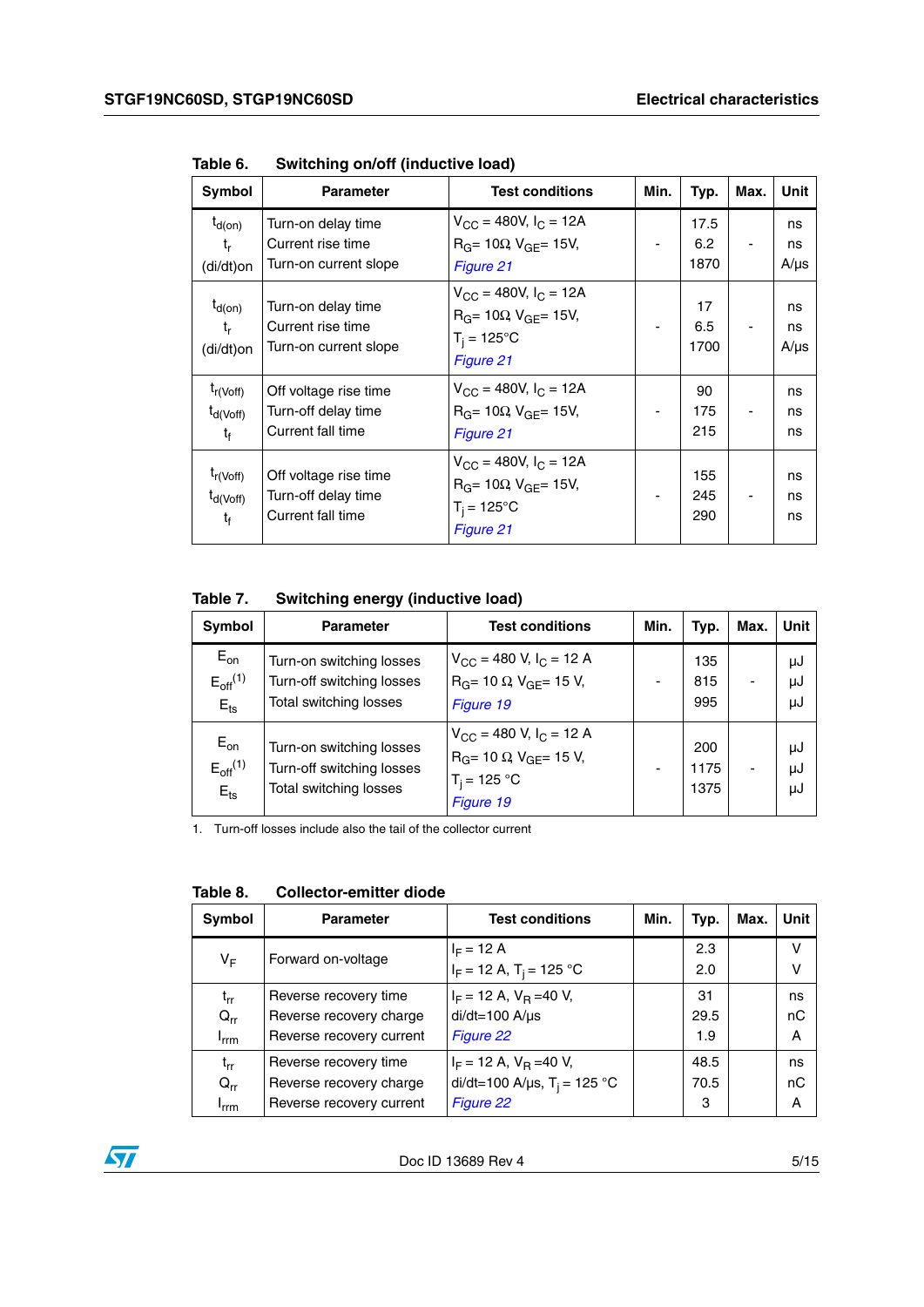## <span id="page-5-0"></span>**2.1 Electrical characteristics (curves)**

#### Figure 2. Output characteristics **Figure 3. Transfer characteristics**











**Figure 6. Gate charge vs gate-source voltage Figure 7. Capacitance variations**

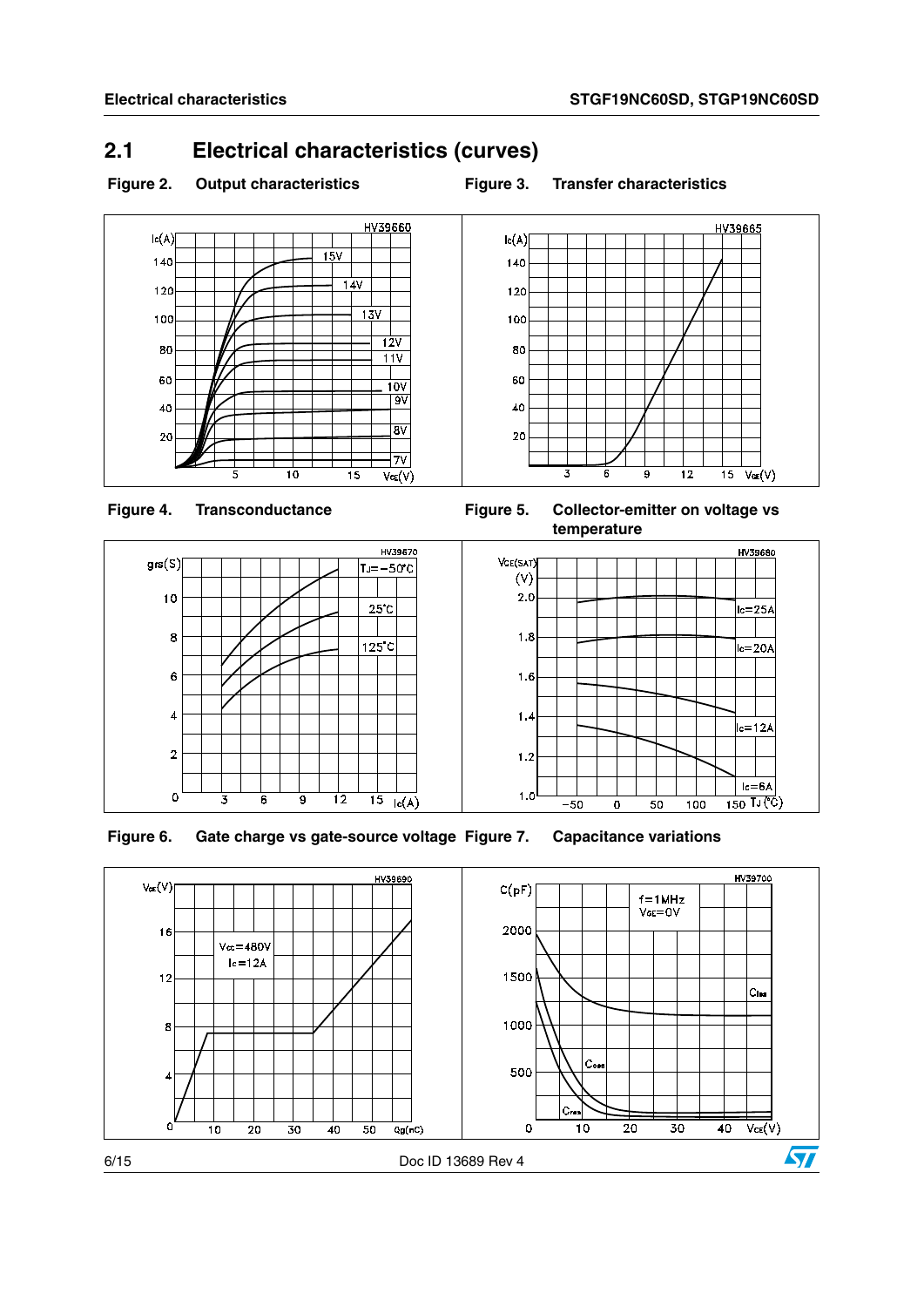HV39720

#### **Figure 8. Normalized gate threshold voltage vs temperature**



**Figure 11. Switching losses vs temperature**

 $25^{\circ}$ C

 $\overline{30}$ 

 $lc(A)$ 

 $\overline{20}$ 

 $-50^{\circ}$ C

 $T_J = 125^{\circ}$ C

 $\overline{10}$ 



**Figure 10. Normalized breakdown voltage vs temperature**

 $\sqrt{}$ 



**Figure 12. Switching losses vs gate resistance Figure 13. Switching losses vs collector current**



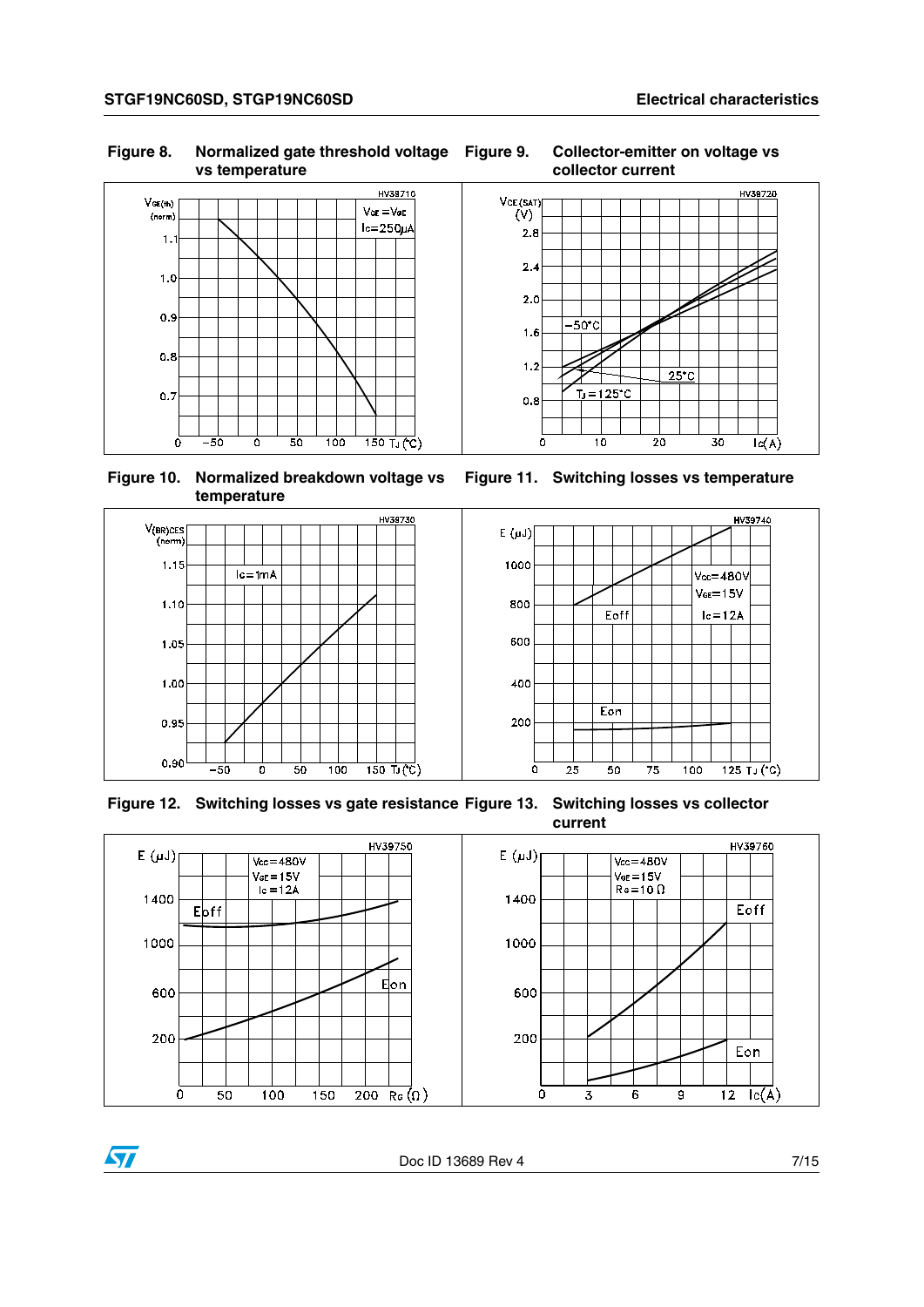$Z_{\text{th}} = k R_{\text{thJ}-\alpha}$ 

 $10^{-1}$ 

 $t_{\rm p}(s)$ 

 $\delta = \frac{t}{\rho}/\tau$ 

GC18400

**Figure 14. Turn-off SOA Figure 15. Thermal impedance for TO-220**

 $\mathsf K$ 

 $10^{-1}$ 

 $10^{-2}$ 

 $10^{-5}$ 

T TIN  $\delta = 0.5$ 

 $0.2$  | | |

 $0.1$  |  $\Box$ 

 $0.05$ 

 $\overline{\mathbf{r}}$ SINGLE PULSE

 $\frac{1}{10^{-4}}$ 



**Figure 16. Thermal impedance for TO-220FP Figure 17. Forward voltage drop versus** 

**forward current**

 $10^{-3}$ 

 $0.02$ 

 $0.01$ 

 $\mathsf{L}$ 

 $\frac{1}{10^{-2}}$ 

 $\pm\frac{1}{2}$ 

 $\mathbb T$ 



**Figure 18.** I<sub>C</sub> vs. frequency



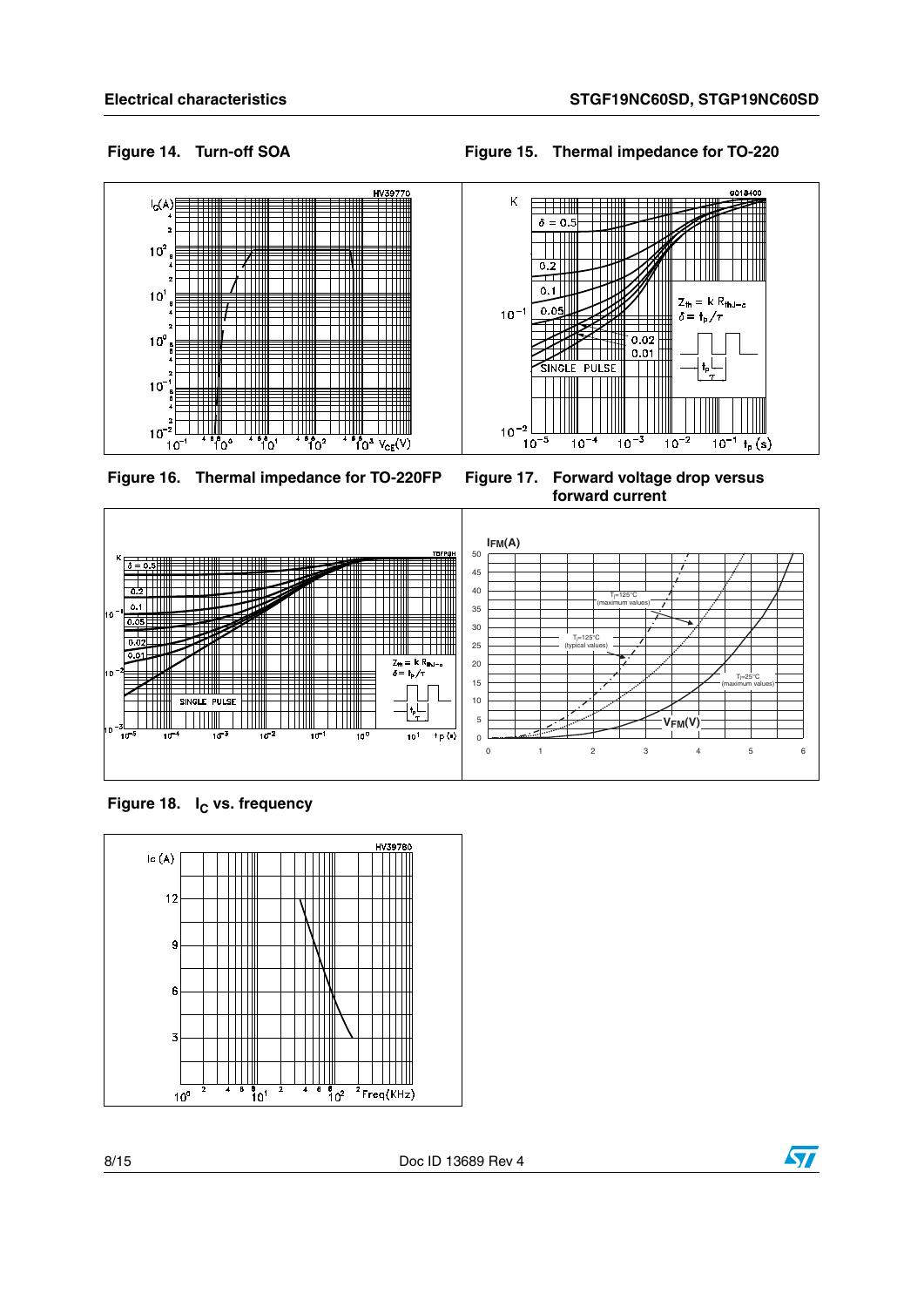## <span id="page-8-0"></span>**2.2 Frequency applications**

For a fast IGBT suitable for high frequency applications, the typical collector current vs. maximum operating frequency curve is reported. That frequency is defined as follows:

 $f_{MAX} = (P_D - P_C) / (E_{ON} + E_{OFF})$ 

The maximum power dissipation is limited by maximum junction to case thermal resistance:

#### **Equation 1**

 $P_D = \Delta T / R_{THJ-C}$ 

considering  $\Delta T = T_{J} - T_{C} = 125 °C - 75 °C = 50 °C$ 

The conduction losses are:

#### **Equation 2**

 $P_C = I_C * V_{CF(SAT)} * \delta$ 

with 50% of duty cycle,  $V_{CFSAT}$  typical value @125°C.

Power dissipation during ON & OFF commutations is due to the switching frequency:

#### **Equation 3**

 $P_{SW} = (E_{ON} + E_{OFF})$  \* freq.

Typical values @ 125°C for switching losses are used (test conditions:  $V_{CE} = 480V$ ,  $V_{GF}=15V$ , R<sub>G</sub> = 10 Ohm). Furthermore, diode recovery energy is included in the E<sub>ON</sub> (see *Note 1*), while the tail of the collector current is included in the  $E_{\text{OFF}}$  measurements.

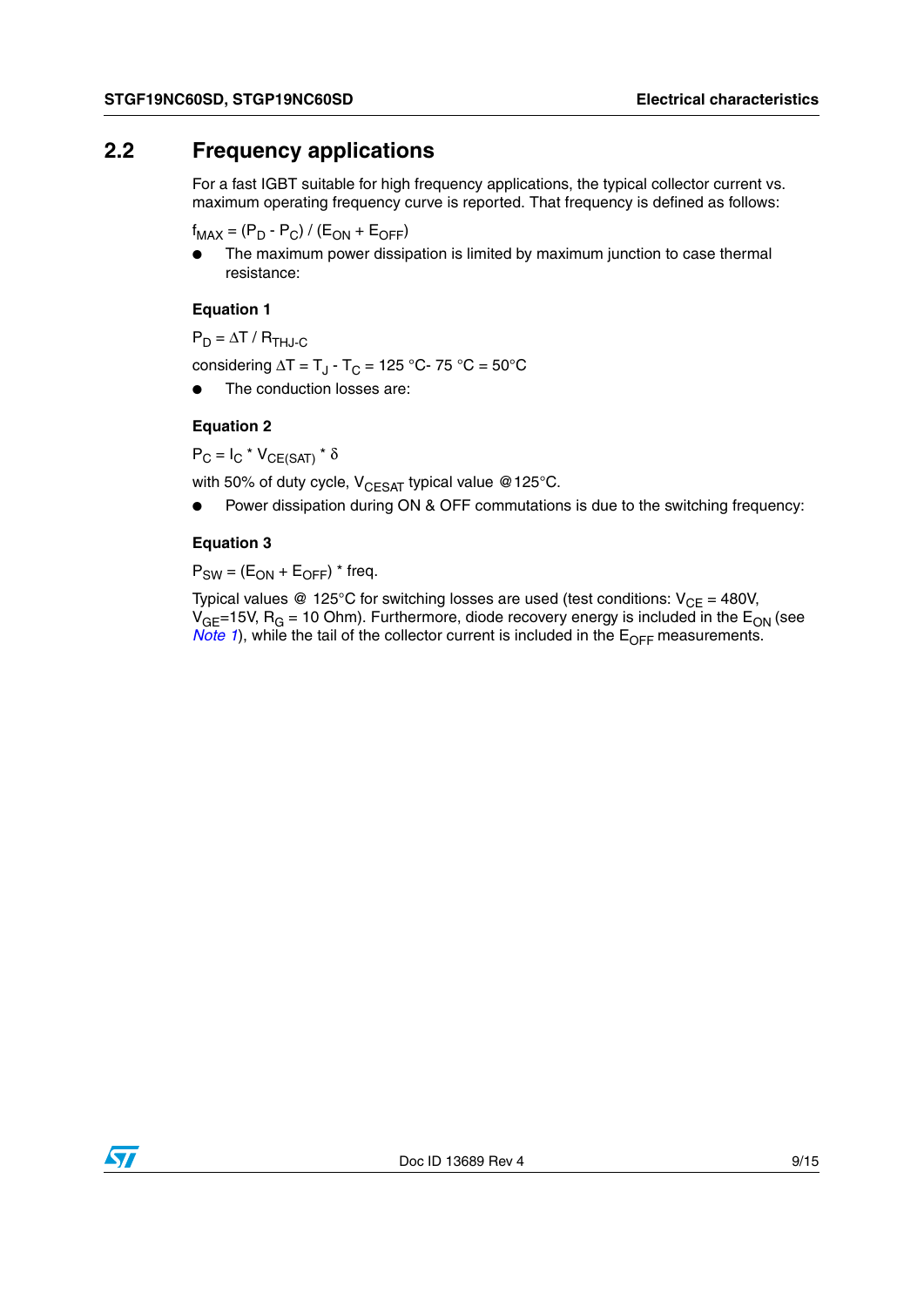# <span id="page-9-0"></span>**3 Test circuits**

<span id="page-9-3"></span>**Figure 19. Test circuit for inductive load** 



<span id="page-9-4"></span>

<span id="page-9-1"></span>

<span id="page-9-2"></span>



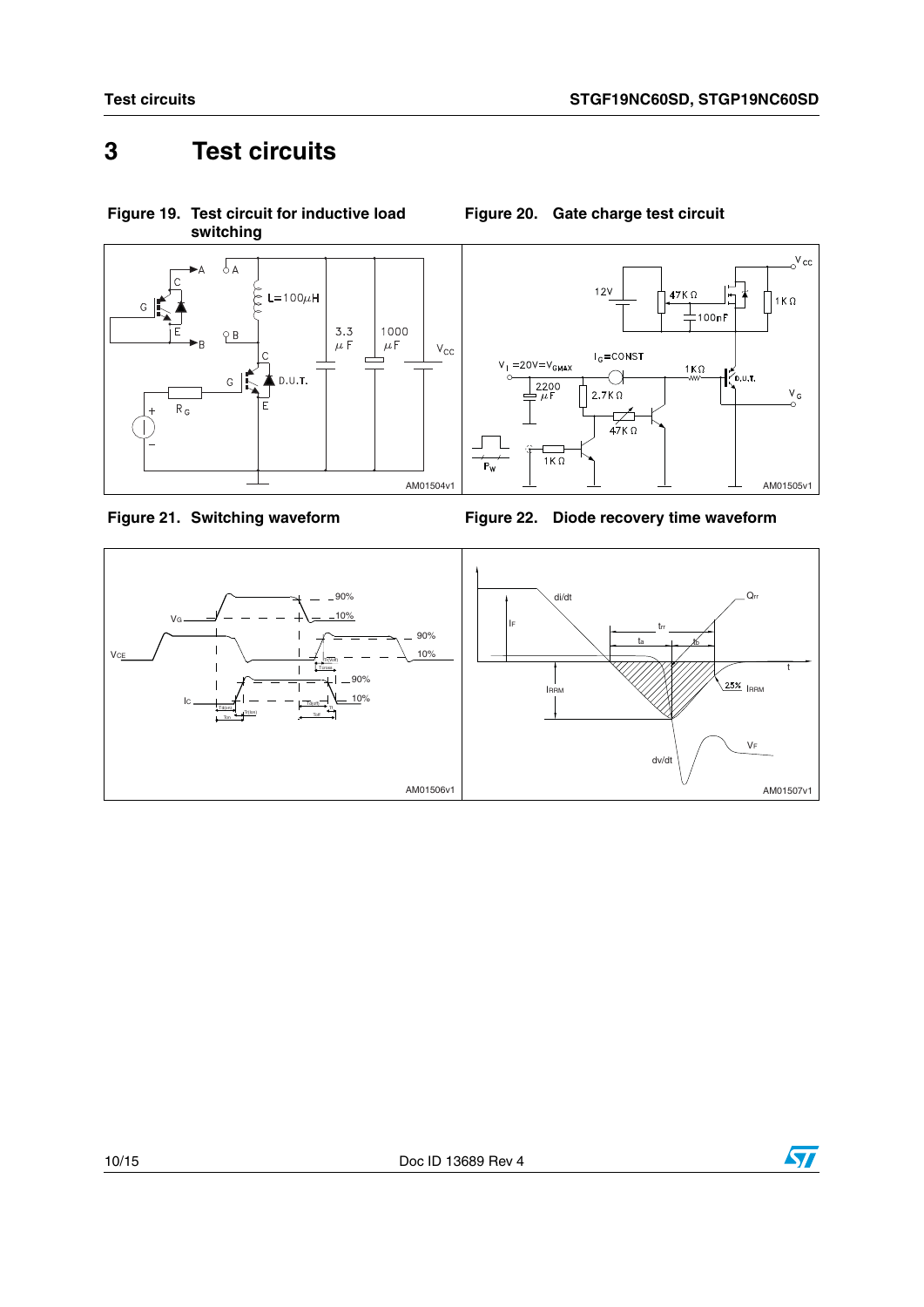## <span id="page-10-0"></span>**4 Package mechanical data**

In order to meet environmental requirements, ST offers these devices in different grades of ECOPACK® packages, depending on their level of environmental compliance. ECOPACK® specifications, grade definitions and product status are available at: www.st.com. ECOPACK is an ST trademark.

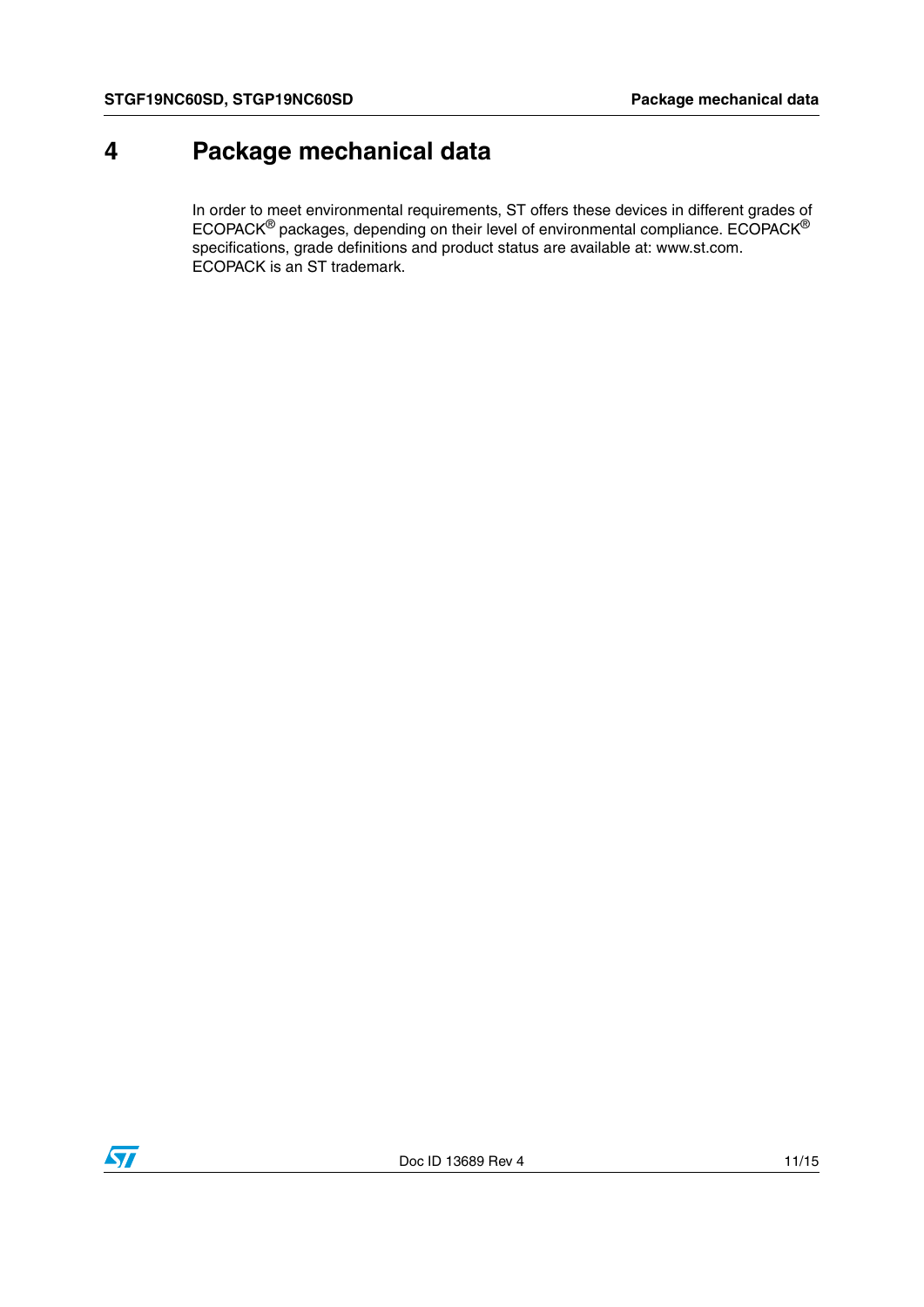|                |                           | mm   |              |
|----------------|---------------------------|------|--------------|
| Dim.           | Min.                      | Typ. | Max.         |
| $\mathsf{A}$   | 4.4                       |      | 4.6          |
| $\sf B$        | 2.5                       |      | 2.7          |
| D              | 2.5                       |      | 2.75         |
| $\mathsf E$    | 0.45                      |      | $0.7\,$      |
| $\mathsf F$    | 0.75                      |      | $\mathbf{1}$ |
| F1             | 1.15                      |      | 1.70         |
| F <sub>2</sub> | 1.15                      |      | 1.70         |
| G              | 4.95                      |      | 5.2          |
| G <sub>1</sub> | 2.4                       |      | $2.7\,$      |
| H              | 10                        |      | 10.4         |
| L2             |                           | 16   |              |
| L3             | 28.6                      |      | $30.6\,$     |
| $\mathsf{L}4$  | 9.8                       |      | 10.6         |
| L5             | 2.9                       |      | $3.6\,$      |
| $\mathsf{L6}$  | 15.9                      |      | 16.4         |
| L7             | $\boldsymbol{9}$          |      | $9.3\,$      |
| Dia            | $\ensuremath{\mathsf{3}}$ |      | $3.2\,$      |

Table 9. **Table 9. TO-220FP mechanical data**

**Figure 23. TO-220FP drawing**





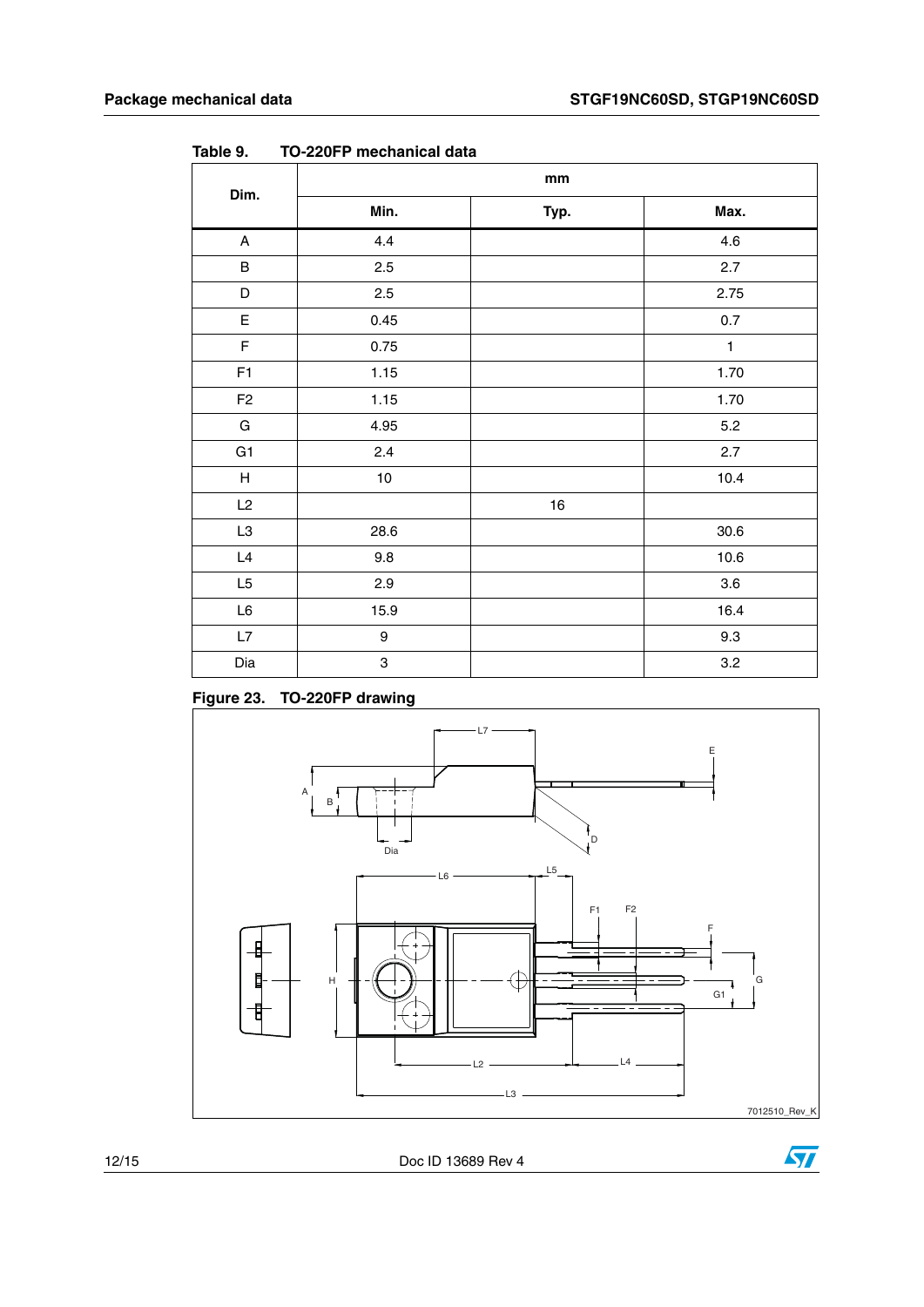| TO-220 type A mechanical data |  |  |  |  |  |
|-------------------------------|--|--|--|--|--|
|-------------------------------|--|--|--|--|--|

| Dim             | mm    |            |       |  |
|-----------------|-------|------------|-------|--|
|                 | Min   | <b>Typ</b> | Max   |  |
| A               | 4.40  |            | 4.60  |  |
| $\mathsf b$     | 0.61  |            | 0.88  |  |
| b1              | 1.14  |            | 1.70  |  |
| $\mathbf{C}$    | 0.48  |            | 0.70  |  |
| D               | 15.25 |            | 15.75 |  |
| D <sub>1</sub>  |       | 1.27       |       |  |
| Ε               | 10    |            | 10.40 |  |
| ${\bf e}$       | 2.40  |            | 2.70  |  |
| e <sub>1</sub>  | 4.95  |            | 5.15  |  |
| F               | 1.23  |            | 1.32  |  |
| H1              | 6.20  |            | 6.60  |  |
| J1              | 2.40  |            | 2.72  |  |
|                 | 13    |            | 14    |  |
| L1              | 3.50  |            | 3.93  |  |
| L <sub>20</sub> |       | 16.40      |       |  |
| L30             |       | 28.90      |       |  |
| ØP              | 3.75  |            | 3.85  |  |
| Q               | 2.65  |            | 2.95  |  |



 $\sqrt{2}$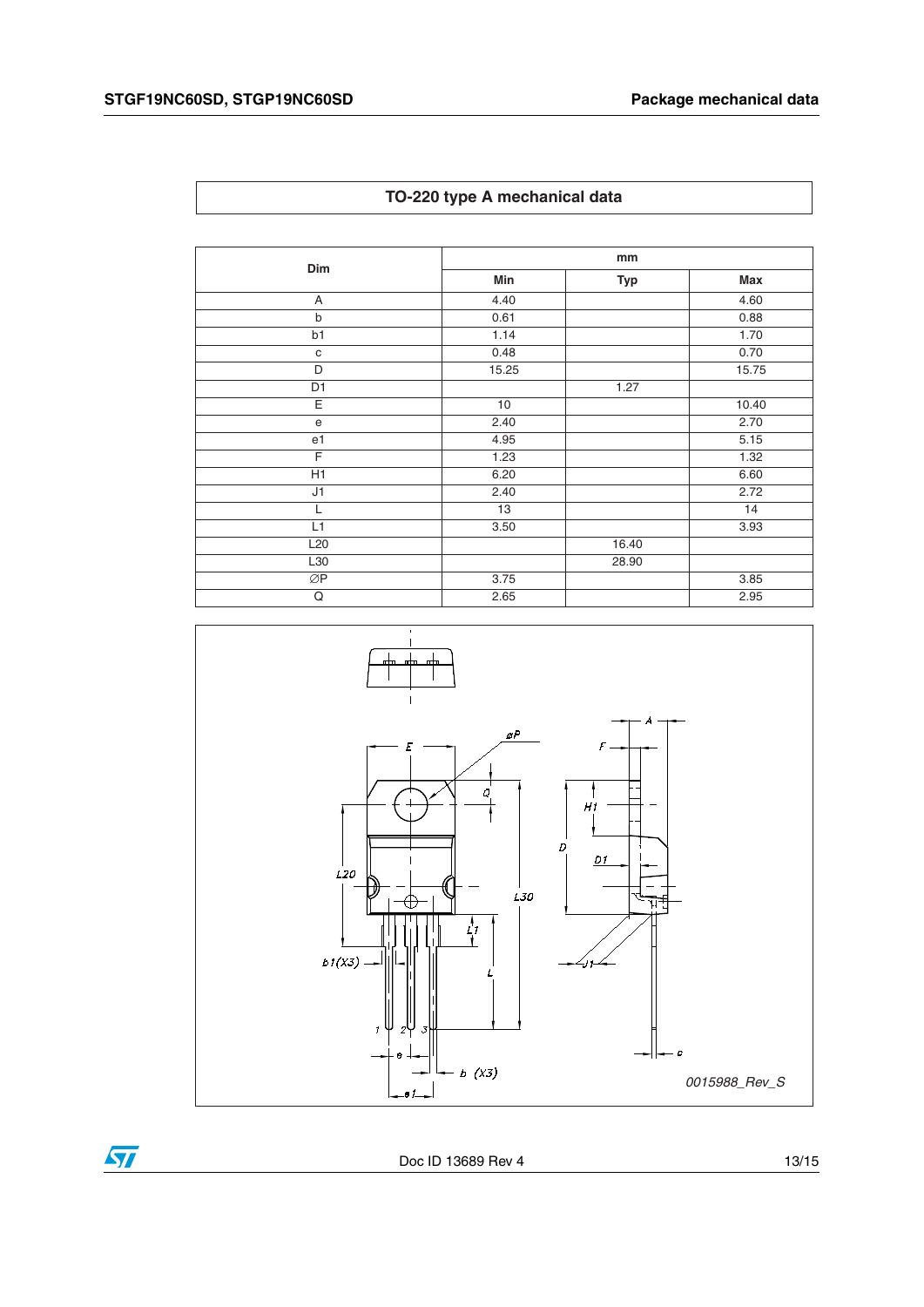# <span id="page-13-0"></span>**5 Revision history**

| Table 10. | <b>Document revision history</b> |  |
|-----------|----------------------------------|--|
|           |                                  |  |

| Date        | <b>Revision</b> | <b>Changes</b>                                                                                                                                                                    |
|-------------|-----------------|-----------------------------------------------------------------------------------------------------------------------------------------------------------------------------------|
| 02-Jul-2007 |                 | First release                                                                                                                                                                     |
| 13-Aug-2007 | 2               | From target to preliminary version                                                                                                                                                |
| 18-Sep-2007 | 3               | Added new section: Electrical characteristics (curves)                                                                                                                            |
| 05-Nov-2010 | 4               | - Cover page has been updated<br>- Modified gate threshold voltage range on Table 4: Static<br>- Updated TO-220 mechanical data<br>- Added new package, mechanical data: TO-220FP |